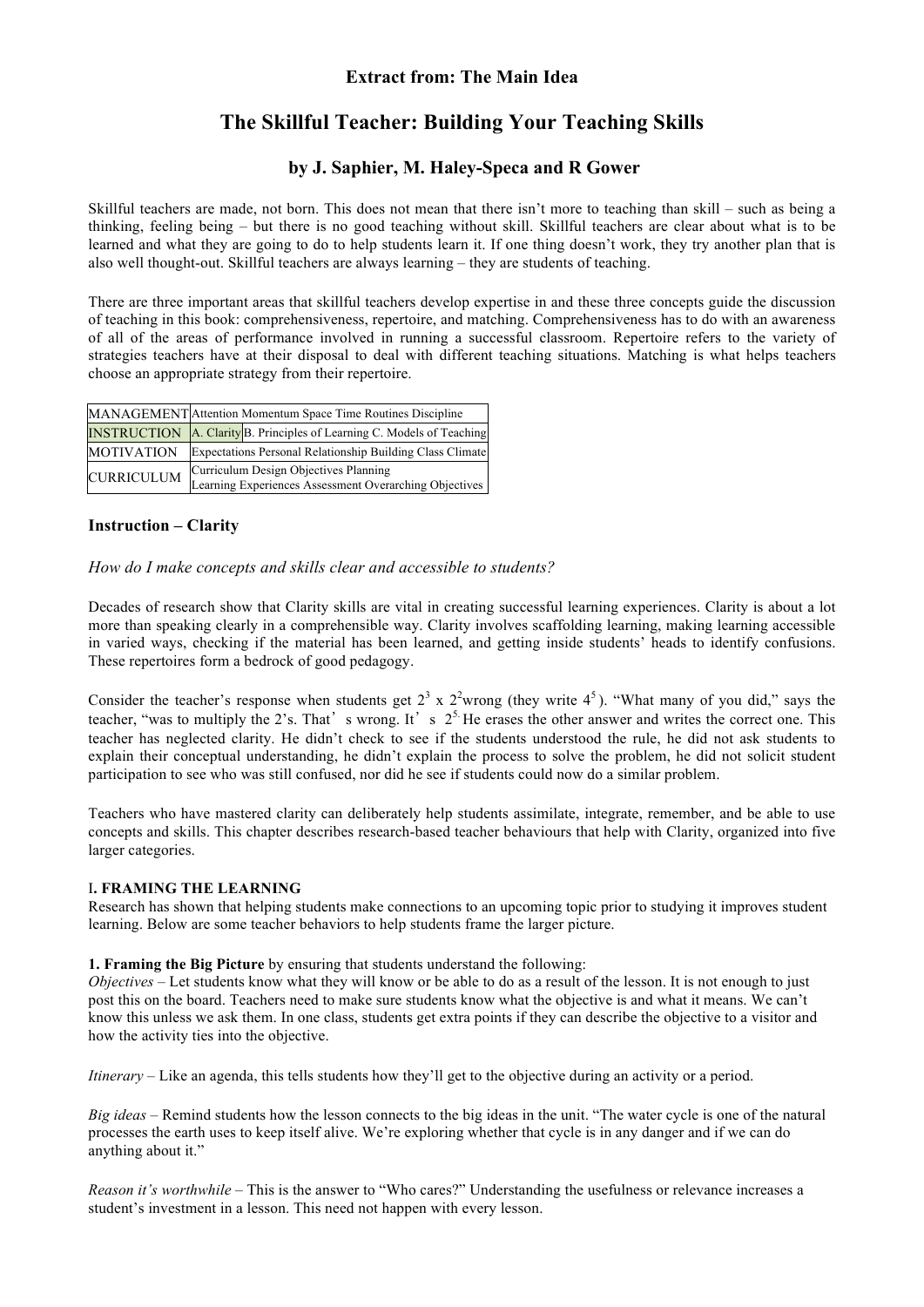*Reason for activity* – Students often have no idea why they are doing an activity. Tell students why it will help them learn something, "The reason we're doing this experiment is to show how hard it is to take data and record information simultaneously.'

*Criteria for success* – A bulleted list of criteria reveals in detail what the students should know or be able to do. Coming up with this list is a planning skill, however, communicating that list is a Clarity behavior. This is discussed in the chapter on assessment.

#### **2. GETTING READY FOR INSTRUCTION**

*Activating students' current knowledge* –This gets students' minds in gear about a topic before learning something new. There are many ways to do this. Students can brainstorm what they KNOW about a topic and what they WANT TO KNOW on a chart. Sometimes students need more than a blank paper. Try a "wordsplash" with 10 to 20 terms from a reading and "splash" them all over the board with the topic written in the center. Students think of sentences for the terms and how they might relate to the topic.

*Pre-assessing* – If adequate prior knowledge is absent, even a great lesson on new material will go for naught. Even a simple quiz can be used to assess vocabulary and other concepts that will show up in the unit.

*Anticipating confusions* – Students bring many misconceptions to instruction that they hold onto. We need to remember that students do not come as blank slates. Students may also be confused because the material is challenging. Being able to anticipate confusing points requires the ability to get inside students' heads.

#### **II. PRESENTING INFORMATION**

This section is the part of teaching after "activating" in which we are introducing new ideas and skills.

**3. Presenting information through well-chosen Explanatory Devices**. There is a large repertoire of strategies to help present information and explain concepts. Because learners take in information auditorily, visually, and kinesthetically, we need to choose a wide range of these devices to reach the most learners. A few of examples of Explanatory Devices are:

*Analogies* – These help understanding because they connect new learning to something already known. For example, "The growth of a glacier is like pancake batter being poured in a frying pan. As more is added to the middle, the edges spread farther out."

*Models* – An artifact students can see and sometimes touch, a model represents an idea or a concept. For example, cutout graph paper can represent the concept of multiplication.

*Mental imagery* – A rarely used but powerful tool to help students make pictures in their heads. A teacher can conduct a guided imagery trip of a seed pod traveling from the mother plant to germination or to reconstruct conditions inside the Mayflower.

*Modeling thinking aloud* – The teacher role-plays what a student would think in her head including being puzzled, making mistakes, self-correcting, and checking herself. It's like a dialogue with oneself. In this example, the teacher thinks aloud for the class what she does when coming to a word she does not know, "Hmmm, what does this mean? ... better reread the sentence... still don't get it. Maybe I'll read ahead to see if it gets clearer... Nope, let's see – do I recognize any of its parts?..."

*Graphic organizer* – These are diagrams that represent relationships between ideas. There are many types – mind maps, story maps, webs, concept maps, clusters, etc. For example, if a text compares life in America today to life in 1776 a graphic organizer might have circles and links to show which items are the same in the two time periods, and which are distinct.

**4. Speech** – the speech of teachers must meet a certain minimum criteria for diction, pronunciation, enunciation, grammar, and syntax.

*Avoiding "mazes" or "vagueness" terms* – Research studies show the negative impact on student achievement when teachers are vague (use unclear terms) or speak in mazes (with false starts, halts, or redundancies in speech). An example of vagueness (see the italics) is: "This math lesson might enable you to understand a little more about some things we usually call number patterns. Maybe before we get to probably the main idea of the lesson, you should review a few prerequisite concepts." An example of mazes (see the italics): "This mathematics lesson will enab... will get you to understand number, uh, number patterns. Before we get to the main idea of the lesson, you need to review four conc ... four prerequisite concepts. The first idea, I mean, uh, concept you need to review..."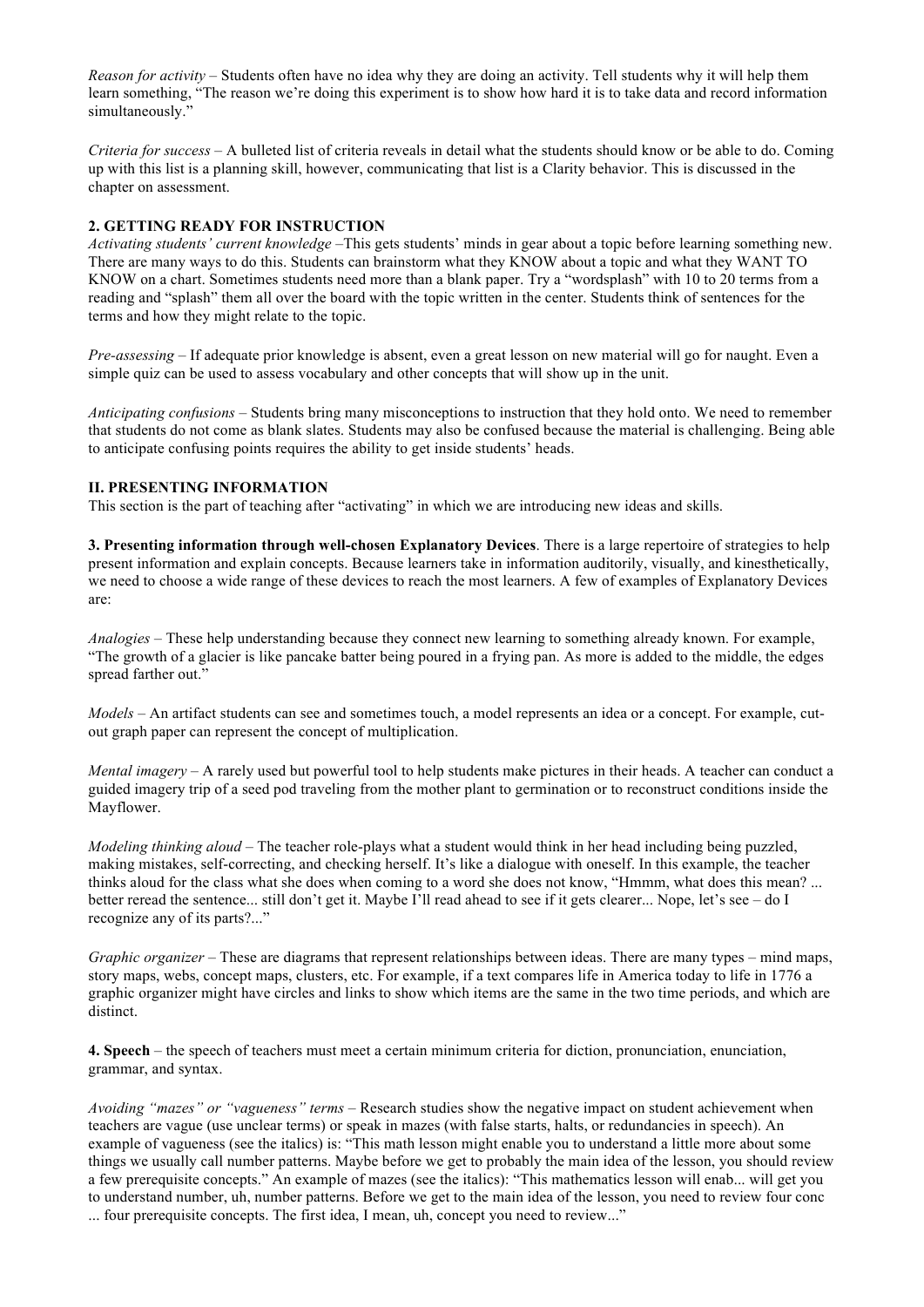#### **III. CREATING MENTAL ENGAGEMENT**

These strategies have to do with making learning accessible and avoiding obstacles to students' understanding.

#### 5. **Explicitness: Making explicit and not leaving to chance the following**:

*Focus of questions* – When teachers don't provide explicit explanations, their questions serve as "guess what's on the teacher's mind" – a game that serves no purpose and is confusing to students. For example, a Latin teacher refers to a question in the text and asks, "What type of question is that?" Students don't respond. What the teacher really means is, "Which of the six types of questions from yesterday's handout – quid, cur, quis, quem, ubi, or quo – is this?" This confusion would have been avoided had the teacher been more explicit and provided that extra cue which shows the students how the question relates to their learning.

*Necessary steps in directions –* Sometimes we direct students to begin a task, but we leave out necessary steps. For example, "Get together in groups of four and brainstorm as many endings for this short story as you can." The teacher omitted the instruction to choose a recorder, so they brainstorm and the ideas do not get recorded. Or a teacher says, "Fix these sentences and move on to the next assignment." Some students write over the words that were wrong (what the teacher wanted), but others recopy the sentences which takes four times as long and prevents them from doing the next assignment.

#### **6. Making Cognitive Connections:** Making connections to material learned previously

*Showing resemblance to student experience or something already learned* – Students will better understand when new material is linked to what they've already been taught. For example, TEACHER: We learned that multiplication was related to addition – how? STUDENT: Multiplication is like adding over and over again. TEACHER: OK, Now this division we've been working on today is a lot like multiplication except it isn't a short cut for adding again and again, it's ...? STUDENT: Subtracting it.

*Asking students to compare and contrast* – This is another way to have students base their new learning on what they already learned. For example, "Compare and contrast the Hemingway short story we just read to the O. Henry story we read last week." This instructional practice is on Marzano's list of those that have a high probably of enhancing student achievement.

*Making transitions between ideas or activities* – These help students follow the road map as the teacher turns left, then right. One way is to relate the content just done to what is coming up immediately, "That's how the commercial banking system creates new money. Now another way money gets created is through consumer credit." Transitions also help when there will be a change in pace or a change in difficulty, "Now we're moving on to three-step problems instead of two-step, but still with the same operations."

#### **IV. GETTING INSIDE STUDENTS' HEADS**

Skillful teachers know when students don't understand and determine what they don't understand.

**7. Checking for Understanding** – the techniques teachers use to try to determine whether students are confused Reading body language – Teachers may check for understanding by reading postures and facial expressions, but this can be risky as some students provide no readable cues.

*Asking checking questions* – Periodic questioning is another way to check for understanding. However, we need to be careful when we think we're getting a reading on comprehension when we employ questions that really only check recall of key words. Dipsticking – When teachers monitor student understanding frequently and broadly (like a dipstick used to check oil levels).

Teachers can do this in several ways. They can call for student self-assessment by having students use signals – nodding heads or raising thumbs to signal they do understand. However, students may think they understand when they actually don't. A more developed form of dipsticking is to check content from each student. For example, in trigonometry, "When I call for the signal, hold up one, two, three, or four fingers to show in which quadrant the angle will terminate." In English, each student holds a set of cards, S (for sentence), F (for fragment), and RO (for run-on), and the teacher says, "Hold up the appropriate card after I read each of the following." Some teachers pause and give one-question quizzes and then circulate to see how everyone is doing. Some college teachers use electronic devices at each student seat as a means of dipsticking.

**8. Unscrambling Confusions** – after finding out that students are confused, the next Clarity task is to find out about what:

- Do nothing at the moment – "I know this is a little difficult to see just yet, but hang in there and I think it will make sense."